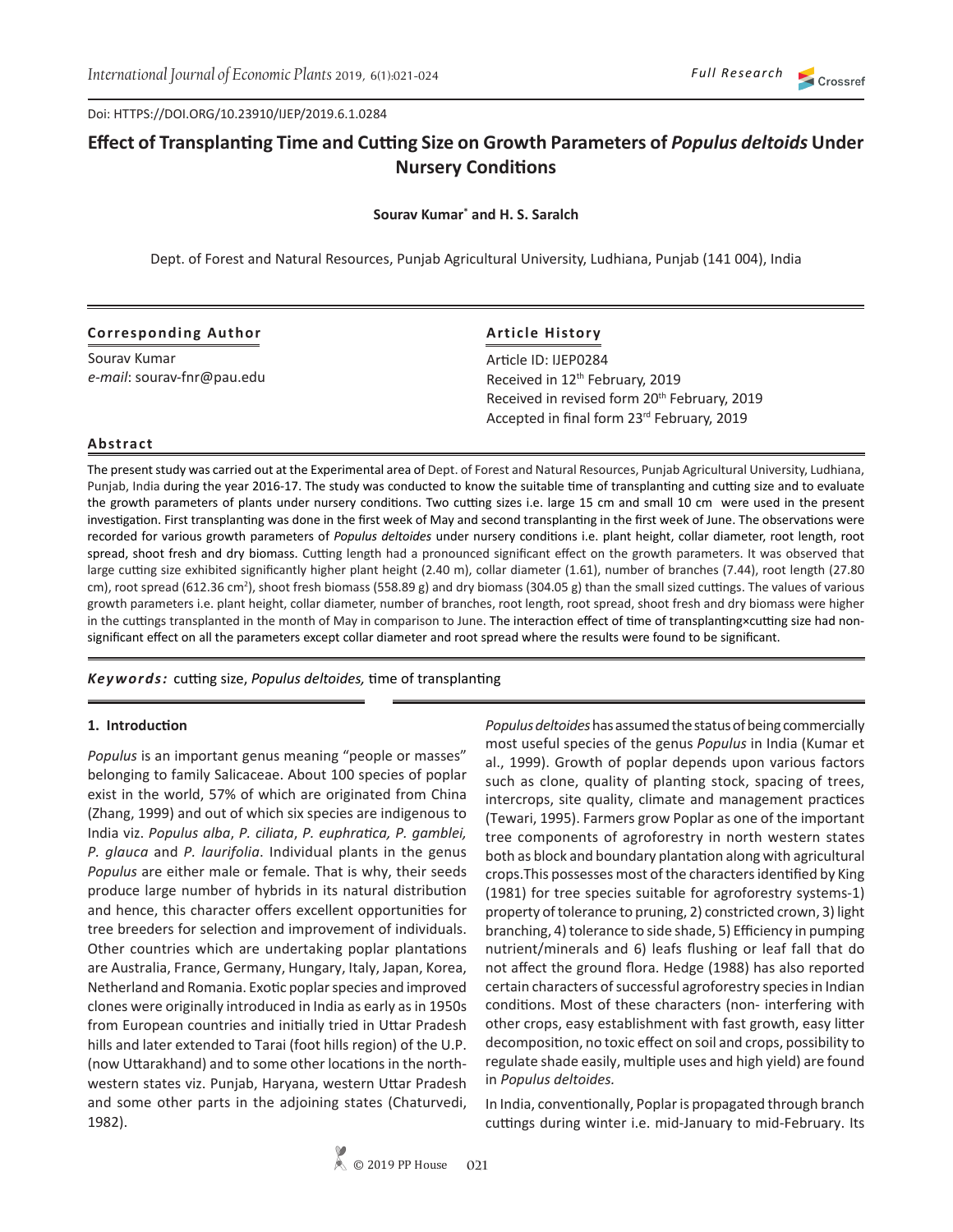initial nursery raising time overlaps with life cycle of many agricultural crops especially wheat at least for 2-3 months. To avoid any loss to the seasonal crops, it is necessary to develop some techniques so that poplar nursery can be continued on the same piece of land after harvesting wheat crop without any biological and economical loss of both same resource sharing crops. There are many factors influencing the propagation of cuttings, which include age, season of cutting collection, size, nutrient status of cuttings, pre-planting treatment, fungal infection, after planting management etc. The recommendations of nine new clones for plantation in Punjab have necessitated the standardization of nursery practices for these clones. The size and position of the cuttings in plant from where the cuttings are taken play a great role on growth and development of the plants. In general, longer cuttings taken from the lower parts of the plant produce better results, but with rise in demand for quality planting stock, the use of longer cuttings from basal portion only is not worthwhile. Therefore, in formulating working procedures for propagating superior poplar clones vegetatively. present study was planned to work out the appropriate cutting source from the donor plants (Chauhan et al., 2013). The present study has been planned to determine the suitable time of transplanting and size of cutting for raising poplar nursery.

#### **2. Materials and Methods**

The study was carried out in the experimental area of Department of Forestry and Natural Resources, Punjab Agricultural University, Ludhiana during 2016–2017. The study area is situated at 247 m above sea level and lies at 30°45' N latitude and 75°40' E longitudes, representing central zone of the Punjab. In general, the climate is sub-tropical with a long dry season from late September to early June and wet season from July to early September. May and June are the hottest months with intensive evapo-transpiration losses, whereas, December and January are the coldest months. The area receives an average rainfall of 732 mm per annum and 80% of total rainfall is received during July to September with an average of 37 rainy days. Mean maximum and minimum temperatures show considerable fluctuations during summer and winter. Maximum temperature of 45 °C is common during summer and the minimum temperature of 1 °C to 2 °C. Frosts is also quite common during December to February. The mean monthly temperature ranges from 12.9 °C (January) to 32.2 °C (June). The topography of the study area is plain and characterized by inceptisol soils (USDA classification). The soil is deep, well drained, sandy loam in texture with low humus content and soil pH of 8.0. The irrigation is mainly done by tube wells.

Clone PL-1 collected from Research Farm of the Department of Forestry and Natural Resources, Punjab Agricultural University, Ludhiana (Punjab) was used in present study. The experiment was laid out using randomized block design. Two factors i.e. cutting size and transplanting time each having two

levels was compared. Two cutting sizes were prepared i.e. 15 cm and 10 cm. The cuttings of normal size (20 cm), were planted in the main field at a spacing of  $60 \times 60$  cm<sup>2</sup> in the mid of February, 2016. The cuttings were planted by inserting the cuttings in soil leaving 2-3 buds above ground level. Simultaneously, the cuttings of 15 cm and 10 cm were planted in polythene bags in the nursery. The plants developed from cuttings in the polythene bags were transplanted twice in the field. First transplanting was done in the first week of May and second transplanting in the first week of June. The plants were irrigated regularly. So experiment had following treatments May transplanted (A1)+Large cutting (B1), May transplanted (A1)+Small cutting (B2), June transplanted (A2)+Large cutting (B1), June transplanted (A2)+Small cutting (B2) each was replicated four times. After one year of plantation six plants were selected from the each replication of each treatment for uprooting. Various growth parameters i.e. Collar diameter (cm), Plant height (m), Number of branches per plant, Root length (cm), Root spread (cm<sup>2</sup>), Shoot fresh and dry biomass (gm) were measured. Statistical analysis was carried out as per the procedures laid down for Factorial Randomized Block Design (Gomez and Gomez, 1984). Analysis of variance, critical difference (CD) and variance components were calculated for presentation and interpretation of results of the study. Data were analyzed with EDA software in factorial RBD.

#### **3. Results and Discussion**

## *3.1. Effect of Time of Transplanting*

Data on the effect of time of transplanting on growth parameters of *Populus deltoids* are presented in Table 1.

| Table 1: Effect of time of transplanting on the growth  |  |
|---------------------------------------------------------|--|
| parameters of Populus deltoids under nursery conditions |  |

| Time of transplant-<br>ing/Parameters | May         | June        | CD<br>$(p=0.05)$ |
|---------------------------------------|-------------|-------------|------------------|
| Plant height (m)                      | 2.64(67)    | 1.81(46)    | 0.093            |
| Collar diameter (cm)                  | 1.76(75)    | 1.22(52)    | 0.052            |
| No. of branches                       | 7.56(69)    | 6.00(54)    | 0.36             |
| Root length (cm)                      | 28.55 (72)  | 23.74 (60)  | 0.79             |
| Root spread $(cm2)$                   | 635.54 (54) | 457.38 (39) | 34.92            |
| Shoot fresh biomass<br>(g)            | 625 (66)    | 390.83 (42) | 43.54            |
| Shoot dry biomass<br>(g)              | 339.61 (69) | 211.42 (43) | 25.03            |

Note: Figures in parenthesis exhibit percent of control

Data exhibited that time of transplanting has a significant effect on the growth of plant. Amongst the time of transplanting, cutting transplanted in May showed more growth than transplanting done in June. Data presented for all the growth parameters revealed that May transplanted cuttings exhibited significantly higher plant height and collar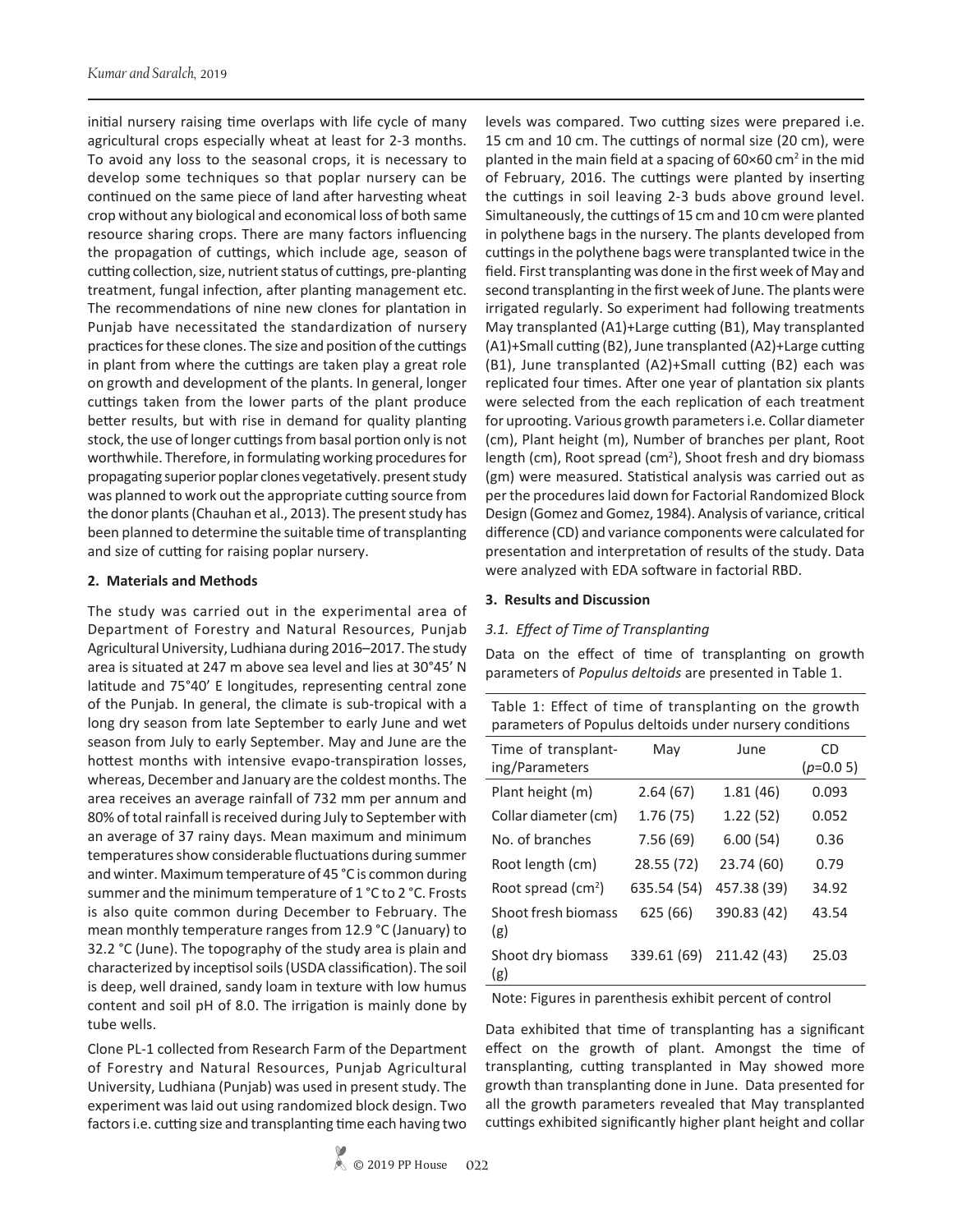diameter to the extent of 2.64 m and 1.76 m, respectively than June transplanted cuttings. May treatments cuttings also show significantly higher root length (28.55 cm), root spread  $(635.5 \text{ cm}^2)$ , shoot fresh biomass  $(625 \text{ g})$  and dry biomass (339.61 g) in comparison to June transplanted cuttings. The better growth of May transplanted cuttings for all growth parameters might be due to the early transplanting in the field, which resulted in better space available in the field area for the root development. May transplanting exhibit more percent of control in all parameters as compare to the June transplanting.

Etemadi et al. (2013) studied the effect of transplanting date and method on growth and survival of three urban tree species in order to determine the appropriate transplanting conditions of these species. This is crucial for maintaining and protecting valuable urban trees in arid and semiarid climates. Based on the data, early-winter transplanting for white mulberry and smooth leaf elm trees and early-spring transplanting for eldarica pine trees resulted in greater survival rate and are therefore, considered as the best time of the year for transplanting the aforementioned trees in the Isfahan landscape.

It was also noticed that growth performance was better in the cuttings which were transplanted directly in the field in the month of February which is again a testimony that cuttings in the polythene bags can be grown only for limited period.

## *3.2. Effect of cutting size*

The result pertaining to investigations with respect to the effect of cuttings size on different growth parameters of *Populus deltoides* have been presented in Table 1.

A critical review of the data revealed that cutting length had a pronounced significant effect on the growth parameters. It was observed that large cutting size exhibited significantly higher plant height (2.40 m), collar diameter (1.61 cm) and number of branches (7.44). Data presented for other characters (root length, root spread, shoot fresh biomass and dry biomass) revealed that large size cuttings exhibited significantly better root length (27.80 cm), root spread  $(612.36 \text{ cm}^2)$ , shoot fresh biomass (558.89 g) and dry biomass (304.05 g) than the small size cuttings.

As noticed from the Table 2, the large size of cuttings showed superiority over small size cuttings with respect to the all growth parameters. It may be due to the test that large sized cuttings contain more carbohydrate reserve as compare to the small size cuttings resulting in better growth. Vigl and Rewald (2014) performed the experiment with 2 common SRC clones (*Populus* clone Max 4, *Salix* clone Inger) and 2 cutting length (20 cm and 40 cm). Above- and belowground biomass and leaf and root morphology were determined after one growing season. Longer cuttings produced more biomass but had a diverging influence on the shoot: root allocation of both clones. Long sized cuttings of *Populus cl.* Max produced more aboveground biomass,

Table 2: Effect of cutting length on the growth parameters of Populus deltoids under nursery conditions

| Cutting length/<br>Parameters  | 15 cm       | $10 \text{ cm}$ | CD<br>$(p=0.05)$ |
|--------------------------------|-------------|-----------------|------------------|
| Plant height (m)               | 2.40(61)    | 2.05(52)        | 0.093            |
| Collar diameter (cm)           | 1.61(68)    | 1.38(58)        | 0.052            |
| No. of branches                | 7.44 (68)   | 6.13(56)        | 0.36             |
| Root length (cm)               | 27.80 (70)  | 24.49 (62)      | 0.79             |
| Root spread (cm <sup>2</sup> ) | 612.36 (52) | 480.53 (41)     | 34.92            |
| Shoot fresh biomass<br>(g)     | 558.89 (59) | 456.94 (49)     | 43.54            |
| Shoot dry biomass<br>(g)       | 304.05 (62) | 246.97 (50)     | 25.03            |

Note: Figures in parenthesis exhibit percent of control

mostly leaves, than 20 cm cuttings, while 40 cm *Salix* cl. Inger cuttings had more fine roots. Leaf and root morphology was only marginally influenced by cutting length. But choosing longer *Populus* cl. Max cuttings might not be a good strategy when considering SRC establishment on more stress-prone sites, since their larger above-ground biomass will increase transpirational demand. Because of the lower shoot: root ratio, longer *Salix* cl. Inger cuttings seem to be more suitable to establish SRC on fields with (partially) restricted water and nutrient supply than shorter cuttings. Thus, planting difficulties and higher costs of longer cuttings may be offset by higher survival and greater aboveground productivity only in some clones. In the future, optimal cutting lengths must be evaluated not only for different environmental conditions but also for different SRC species/clones.

Sidhu and Dhillon (2007) conducted the field study to determine the effect of initial size of planting stock on poplar height, collar diameter and volume growth. The large sized cuttings stock attained significantly higher diameter and volume growth at all ages than those of small sized cuttings, whereas the superiority of former in plant height was only up to 3 years of age. The significant clonal variation was noticed for all growth traits for all ages.

## *3.3. Interaction effect of time of transplanting*×*cutting size*

The data pertaining to the interaction effect of time of transplanting into cutting size on plant height, collar diameter, number of branches, root length, root spread, shoot fresh and dry biomass have been presented in Table 3.

The interaction effect of time of transplanting into cutting size had non-significant effect on all the parameters mentioned in the Table 3, except collar diameter and root spread where the result were found to be significant. As evident from Table 3, large sized cuttings i.e. 15 cm transplanted in the month of May showed significantly better collar diameter as compare to the rest of treatments. Similarly, the root spread exhibiting higher values in large cutting transplanted in May